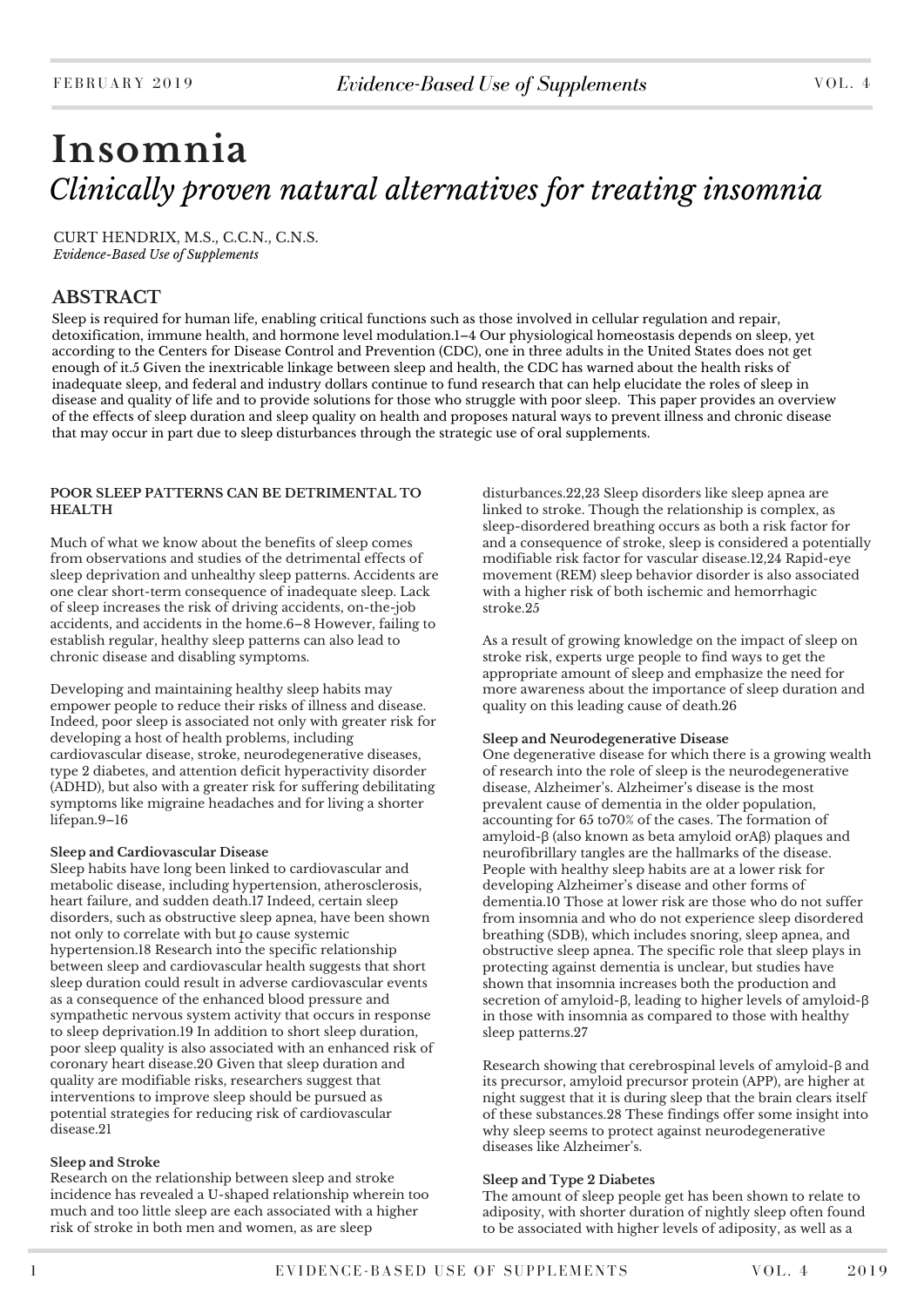higher likelihood of developing diabetes.29 This relationship, however, may be more complex, as some studies have found that both low and high duration sleep are associated with an increased risk for type 2 diabetes, whereas a sleep duration of 7 to 8 hours per night is associated with the lowest risk for developing the disease.30 Recent research suggests that those with or at risk of type 2 diabetes likely experience a positive feedback loop that leads them to engage in excessive sleep.31

In addition to sleep duration, sleep architecture may play a role in diabetes risk. For instance, slow wave sleep and rapid eye movement suppression have been shown to be correlated with insulin resistance, and those with type 2 diabetes are more likely to experience altered sleep structure.32,33 Poor sleep quality is also associated with higher HbA1c, a hemoglobin test for diabetes and is thought to play a role in impaired glycemic control.34,35 Sleep disorders such as obstructive sleep apnea have been shown to be associated with type 1 diabetes and gestational diabetes as well.36

# **Sleep and Migraine**

Migraines and other forms of headache can be associated with a variety of diseases and conditions, but they are also known to be associated with lack of sleep. Though the relationship between sleep and migraine is complex,37 it is clear that the two often co-occur. Indeed, disturbed sleep is more common in adults and children with migraine than those without migraine, with between 30% and 50% of migraine patients experiencing disturbed sleep or poor sleep quality.38–41 Further, the severity and prevalence of sleep problems increase proportionally with headache frequency, such that the vast majority of chronic migraineurs (68% to 84%) suffer from insomnia on a near-daily basis.38

There is evidence that lack of sleep causes migraines and that, conversely, migraines cause loss of sleep. It is therefore likely that migraineurs with disturbed sleep experience a negative feedback loop where migraines and loss of sleep reinforce one another and relief from either condition becomes harder and harder.38–40 Nonetheless, restful sleep has been shown to be effective in relieving migraine attacks, strongly suggesting that insufficient sleep causes or exacerbates migraine headaches.

Consistent with this view is the finding that those with migraines are less likely to possess the ability to flexibly adapt their sleep/wake cycles42 and are thus more likely to become sleep deprived. Even more telling is that lack of sleep is the most commonly reported trigger of headaches.43,44

# S**leep and ADHD**

1 ADHD often co-occurs with sleep disorders such as obstructive sleep apnea, peripheral limb movement disorder, restless leg syndrome, and circadian-rhythm sleep disorders.45 Research has found that adults with ADHD take longer to fall asleep, or in other words, have a longer sleep latency, than those without ADHD and also tend to wake up later.46

Perhaps unsurprisingly, interventions that promote healthy sleep in children with ADHD have been shown to reduce ADHD symptoms.47 Interestingly, sleep duration also appears to interact with treatments, with the potential to improve response to medication.48

# **STRATEGIES FOR IMPROVING SLEEP DURATION AND QUALITY**

#### **Pharmacological Intervention**

There are a number of prescription drugs that are used to

# **help people sleep, but each comes with critical limitations.**

#### *Antidepressants*

While antidepressants including selective serotonin reuptake inhibitors are sometimes used to improve sleep, the improvement they confer appears to be small and effective only in the short-term. The tolerability and safety of antidepressants to help with sleep is also uncertain.49

#### *Benzodiazepines*

There is some evidence to suggest that benzodiazepines can help certain patients with insomnia and that they may be safe.50 However, due to the long half-life of these drugs, they often lead to next day fatigue, as well as neuropsychological dysfunction.51 Perhaps more concerning is that benzodiazepines are associated with drug dependence, withdrawal, and rebound symptoms.

#### *Antihistamines*

Most over-the-counter drugs for insomnia are antihistamines, which are known to contain sedative properties. Unfortunately, people tend to quickly develop a tolerance to antihistamines, minimizing their efficacy for improving sleep. Antihistamines are also associated with adverse side effects including dry mouth, constipation, and confusion.52

#### **Alternative Treatments for Sleep**

Alternative treatments for insomnia and disordered sleep include background music, acupuncture, prayer, deep breathing, meditation, yoga and massage. Natural supplements for sleep are another way to avoid the serious side effects of prescription drugs, and there is mounting evidence for the value of several natural ingredients, including:

## *Hops extract*

The sedative power of Hops extract has long been recognized and is associated with over 30 years of traditional medicinal use in Europe. Recently, it has been suggested that its acids, essential oil, and other constituents, such as xanthohumol, may play important roles in the sedative effect of Hops preparations.53

The results of clinical studies suggest that Hops extract may help to improve sleep quality, shorten time to fall asleep, improve sleep brain wave patterns, and improve subjective measures of restfulness after waking.54–59 One study has provided some clarification on how Hops extract may confer its sleep benefits, suggesting that Hops may improve the ability to fall asleep by reducing anxiety.60 In this study, pure Hops extract in a non-alcoholic beer (0.00% alcohol, 333 milliliters (ml). containing 0.3% or 100 milligrams (mg) of Hops) was administered to a work-stressed population of healthy female nurses in rotating night shifts to measure the sedative effect of hops on their sleep and wake rhythm patterns.

Overnight sleep parameters were assessed by an actigraph for fourteen days, and the hops extract was given with dinner. The sleep data were compared with subjects' base data, which had been collected before Hops consumption began.60

Actigraphy demonstrated not only an improvement in overall sleep quality but a specific improvement in sleep latency. Specifically, those taking the Hops extract experienced a reduction in sleep latency, falling asleep more quickly. Compared to 21 minutes before using the Hops extract, those taking the Hops extract fell asleep on average within 12 minutes. These individuals also showed reductions in self-reported levels of anxiety.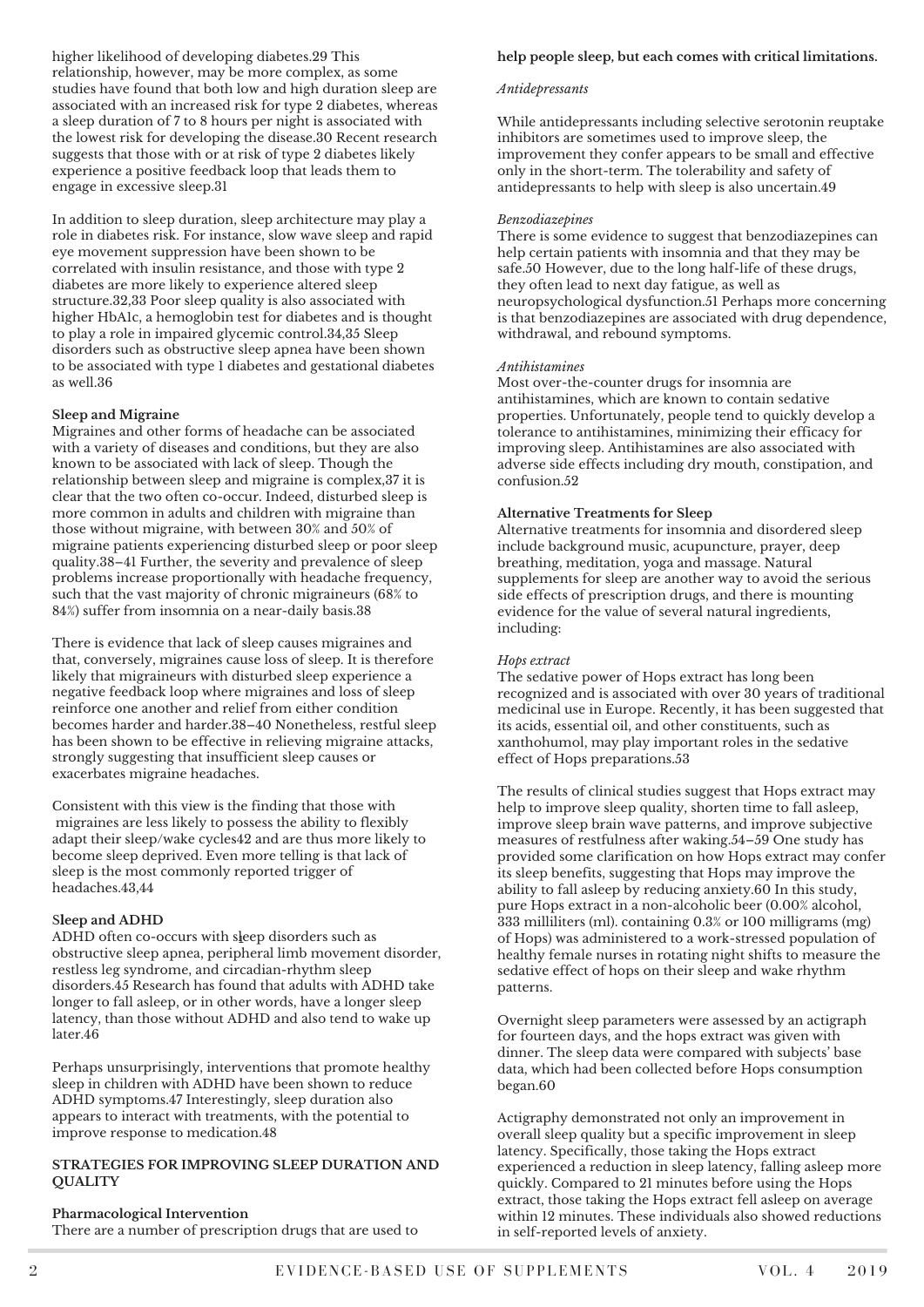The effective therapeutic dose of Hops for improved sleep parameters is 60 to 100 mg based on the above-cited human trial. Any sleep formula with less than 60 mg. of Hops extract would have be considered an inadequate dose.60 In addition to its ability to aid in sleep, Hops extract has numerous other health benefits, including stimulating the production of antioxidant enzymes, protecting DNA against mutations, protecting against thrombosis formation, which refers to the formation of blood clots, and protecting against benzopyrene and other dietary carcinogens.61–63

# *Valerian extract*

Valerian, *valeriana of icinalis*, is a perennial herb native to North America, Asia, and Europe and is used for its sedative and hypnotic properties. Multiple preparations are available, and the herb is commonly combined with other herbals, primarily Hops extract. Double-blind, placebo-controlled research has demonstrated that adults who take valerian for two weeks judge their sleep as better than those who take placebo. According to study subjects, this higher sleep quality is due to fewer night awakenings and greater sleep duration (*Table 1*).64

The appropriate dosage of Valerian has not been established conclusively but The European Medicines Agency (EMEA) final proposal recommends a single dose of two to three grams (of dried herb) one half to one hour before bedtime with an earlier dose during the evening if necessary. Based on human trial data, a total serving size of 400 to 500 mg of Valerian extract would be considered an adequate dose of Valerian extract for a sleep supplement.

In addition to its positive effects on sleep duration and night awakenings, Valerian also has several other uses. It is used to treat anxiety, depression, menopausal symptoms, and stress and is among the eight most widely used herbal supplements in the world.65,66

#### *Zizyphus Jujube extract*

The Ziziphus jujuba seed extract, also known by its Chinese name, suanZaorentang, is the herb most frequently used for insomnia in China.67 In Taiwan, it is the second most prescribed phytomedicine to treat insomnia.68 The effect of Ziziphus jujube seeds on insomnia is clinically comparable to what is observed with benzodiazepines, the primary medical treatment for insomnia and other sleep disorders in primary care practice. Unlike benzodiazepines, however, Ziziphus has no withdrawal side effects.

anxiolytic (anti-anxiety) properties, which are comparable to Ziziphus spinosa is a varietal of Ziziphus jujube, and its impact on sleep is likely related to its stimulation of the inhibitory neurotransmitter, GABA, and its influence on serotonin receptors in the brain.67,69 Suanzaorentang may also benefit sleep through sedative-hypnotic effects and its those of diazepam, a benzodiazepine drug.70 Indeed, research on this substance has shown that, compared to placebo, it improves, to a greater extent, all ratings of sleep quality in insomniac patients.71The Zizyphus jujube seed extract effective dose for insomnia is 100 mg to 200 mg. Thus, any amount less than that would be inadequate for achieving the desired effects of relaxation or sleep in any formula. In addition to its use for insomnia, the seed of of Zizyphus jujuba spinosa variety has also been used to treat psychiatric disorders in both Korean and Traditional Chinese Medicine (TCM). Its advantageous impact on sleep could also account for additional neuroprotective characteristics of Zizyphus jujube seed extract that have recently been observed. Specifically, the extract has been shown to mitigate memory loss associated with most neurological diseases and to block amyloid β-induced memory deficits in a mouse model of Alzheimer's disease.72

|                                       | Valerian<br>Group | Placebo<br>Group |  |
|---------------------------------------|-------------------|------------------|--|
| Improvement<br>in sleep<br>duration   | 30.2%             | 22.7%            |  |
| Improvement<br>in night<br>awakenings | 15.8%             | 9.9%             |  |
|                                       |                   |                  |  |

*Table 1.* Impact of valerian extract on sleep. Adapted from: Oxman, A, Flottorp, S, Håvelsrud, K, Fretheim, A. et al. PLoS One. 2007; 2(10): e1040.

# *Glycine*

Early research on glycine and its essential role in sleep was published in 1989.73 Later, in 2008, one of the ways in which glycine aids in sleep was clarified when it was discovered that glycine is responsible for the profound muscle relaxation that occurs during various stages of REM sleep.74

The first clinical trial using glycine supplementation found that people who were given glycine before bedtime reported significantly reduced feelings of fatigue the following morning when compared to those who were given placebo. This study employed 19subjects ranging from 24 to 53 years and assessed sleep quality with the St. Mary's Hospital Sleep Questionnaire (SMHSQ) and the Space Aeromedicine Fatigue Checklist.75

In another study, glycine improved subjects' sleep efficiency, reduced difficulty in falling asleep, and enhanced sleep satisfaction. This study used both objective measures of sleep quality, including polysomnographic tests and the Visual Analog Scale (VAS), a well as subjective measures of sleep, including the SMHSQ. Each measure suggested that daytime sleepiness improved and that glycine helped with overall sleep quality.76

A dose of 31 grams of glycine per day has been shown to be associated with no serious side effects.77 The pleiotropic and overall health benefits of glycine make it a valuable supplement, even at doses lower than those required to achieve specific sleep benefits.

Glycine has also been shown to improve memory. A 1999 double-blind study showed that compared to younger individuals, middle-aged men had poorer verbal episode memory recall, sustained, focused, or divided attention. However, glycine supplementation significantly improved episodic memory retrieval in both the young and the middle-aged subjects. Unlike other cognitive enhancing supplements, glycine has no stimulant properties or mood effects. 78

#### *Pyridoxyl-5-Phosphate*

Pyridoxal-5-Phosphate, or P5P, is the active metabolite of vitamin B6. There are three forms of vitamin B6 found in the diet or in supplements that are usually found in the form of hydrocholoride salts – pyridoxine, pyridoxamine and pyridoxal.79 Though to take effect, pyridoxine and pyridoxamine need to be converted to their active B6 form,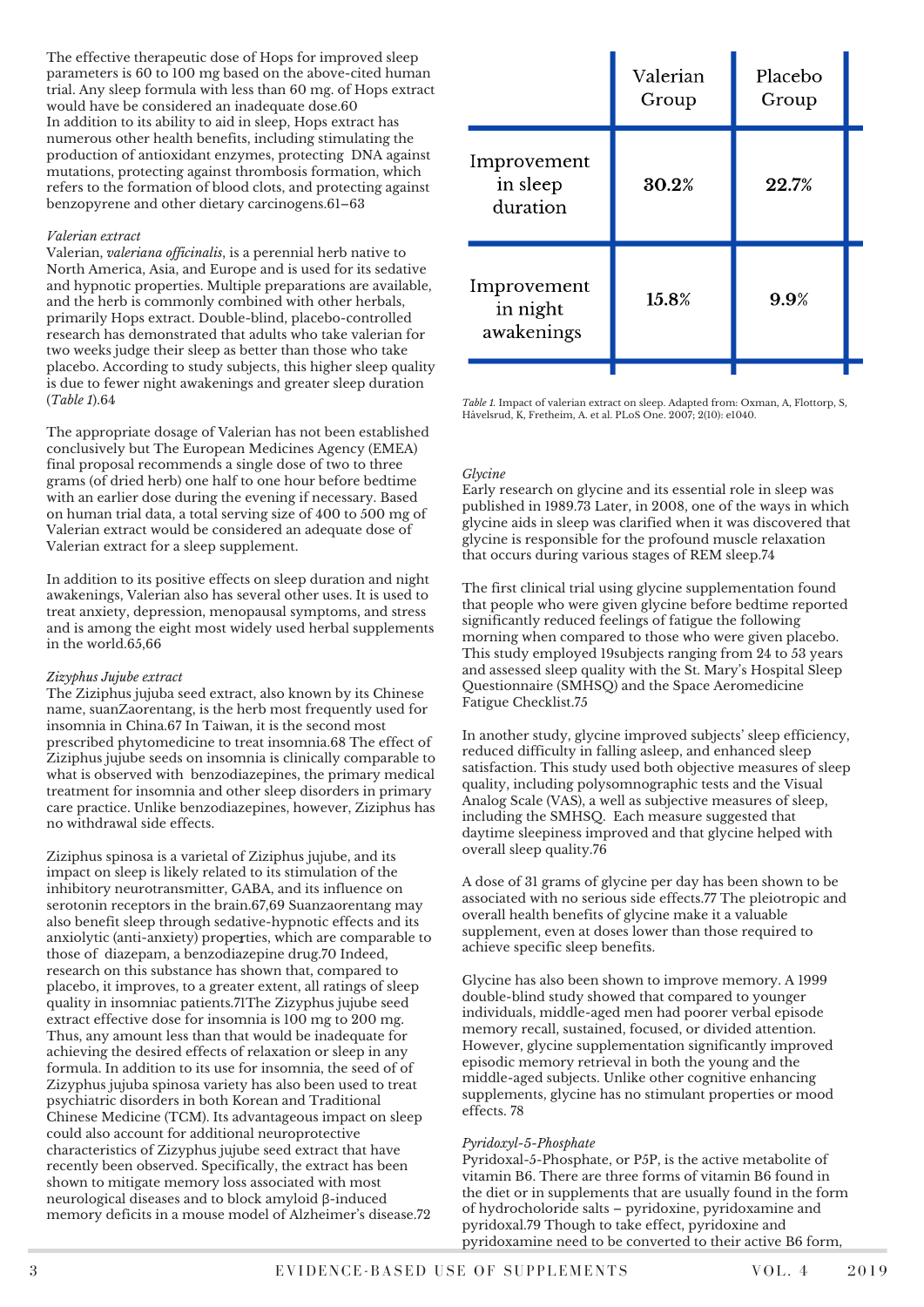P5P, age and impaired liver function can hinder this conversion.80 P5P supplementation bypasses the need for this conversion and allows for more immediate benefits. Studies have shown that P5P impacts aspects of sleep. For instance, compared to those taking a placebo, college students who took P5P before bed reported higher levels of dream vividness and emotionality. According to the researchers conducting the study, these results may have been due to vitamin B6-induced cortical arousal during periods of REM sleep.81

Any dose of pyridoxine ranging from 25 to 100 mg is considered adequate for neurotransmitter production to support sleep.

Vitamin B6 is a co-factor for a host of enzymatic reactions and thus plays a role in a multitude of functions. For instance, adequate levels of B6 are essential for promoting and maintaining mood, pain perception, and keeping inflammation and inflammatory markers, such as c-reactive protein (CRP), at normal levels.82,83

Deficiencies in vitamin B6 result in less methylation of the genes that produce nitric oxide, which, in turn, can trigger a migraine.84 Vitamin B6 supplementation has also been shown to effectively reduce headache severity and the duration of migraine attacks. Given that nitric oxide deficiency can cause artery vasodilation and that vitamin B6 helps to control nitric oxide availability in the cell, it is perhaps not surprising that B6 supplementation can help in overcoming headaches.

#### *Magnesium*

Magnesium is involved in over 300 enzyme-related biochemical processes and appears to influence sleep in a variety of ways. Those who are deficient in magnesium are more likely to have abnormal EEG readings during sleep, more nocturnal awakenings, less time spent in stage 5 REM sleep, and self-reports of poor sleep quality.85

On the other hand, those taking dietary magnesium supplements are more likely to experience better sleep efficiency, the ability to fall asleep faster, and the ability to stay asleep longer, which may be related to the ability of magnesium to reduce cortisol levels and inflammatory stress and to enhance melatonin levels.86,87 Magnesium supplementation is associated with reversals in exercise intolerance that are observed in chronically sleep-deprived individuals88 as well as the restoration of normal EEG patterns during sleep.89

indicator of inflammation in the body, and higher levels of Magnesium is involved not only in sleep but in a variety of aspects of health. One important way that magnesium improves health is by reducing CRP levels. CRP is a general CRP are associated with a higher risk of developing degenerative disease.90,91

Overall systemic inflammation caused by Magnesium deficiency will lead to sleep disturbances and supplementation with Magnesium lowers key inflammatory cytokine molecules, CRP, TNF- α, and IL-6.

#### *Melatonin*

Melatonin is a hormone produced by the pineal gland that helps to control our body's biorhythms and thereby regulates sleep.92 It has become one of the most frequently used non-prescription sleep aids. Melatonin helps to promote total sleep time and recovery from jet lag fatigue, and can help balance the circadian rhythm disruption that occurs with rotating shift work.93 Mounting evidence

suggests that melatonin can increase sleep efficiency, reduce the time it takes for people to fall asleep, and increase total sleep duration.94,95,96 Melatonin levels decline with age, which is believed to contribute to age-related sleep disorders and age-related diseases.97

A comprehensive meta-analysis was recently performed to assess the safety of efficacy of melatonin in children with sleep and neurodevelopmental disorders and found that melatonin is both safe and effective in these youth populations.99 The Canadian Pediatric Society suggest that the best melatonin dosage for children over the age of 4 is 2.5 to 3 mg, whereas 1 mg of melatonin is recommended for infants and 5 mg for adolescents.100 Additional research has shown that the response to 5 mg and 10 mg of melatonin does not differ significantly.101

Other benefits of melatonin are that it has potent antioxidant properties,102 lowers inflammatory markers, and is an immune modulator.103,104 It also contributes to healthy cardiovascular function,105plays a role in eye health,106and impacts fat and glucose metabolism.107As a powerful free radical scavenger, melatonin can directly remove excess free radicals produced during episodes of oxidative stress and can favorably change antioxidant gene expression.108

#### **References**

1. Benington JH, Heller HC. Restoration of brain energy metabolism as the function of sleep. Prog Neurobiol. 1995;45(4):347-360.

2. Berger RJ, Phillips NH. Energy conservation and sleep. Behav Brain Res. 1995;69(1-2):65-73.

3. Xie L, Kang H, Xu Q, et al. Sleep drives metabolite clearance from the adult brain. Science. 2013;342(6156):373-377. doi:10.1126/science.1241224

Siegel JM. Sleep viewed as a state of adaptive inactivity. Nat Rev Neurosci. 2009;10(10):747-753. doi:10.1038/nrn2697

5. HHS. 1 in 3 adults don't get enough sleep: A good night's sleep is critical for good health. Centers for Disease Control and Prevention (CDC).

https://www.cdc.gov/media/releases/2016/p0215-enough-sleep.html. Published 2016.

6. Akerstedt T, Philip P, Capelli A, Kecklund G. Sleep loss and accidents--work hours, life style, and sleep pathology. Prog Brain Res. 2011;190:169-188.

doi:10.1016/B978-0-444-53817-8.00011-6 Wade AG. The societal costs of insomnia. Neuropsychiatr Dis Treat.

2010;7:1-18. doi:10.2147/NDT.S15123 8. Leger D, Massuel M-A, Metlaine A. Professional correlates of insomnia. Sleep. 2006;29(2):171-178.

9. Malhotra RK. Neurodegenerative disorders and sleep. Sleep Med Clin. 2018;13(1):63-70. doi:10.1016/j.jsmc.2017.09.006

10. Shi L, Chen S-J, Ma M-Y, et al. Sleep disturbances increase the risk of dementia: A systematic review and meta-analysis. Sleep Med Rev. 2018;40:4-16. doi:10.1016/j.smrv.2017.06.010

11. Kawakami N, Takatsuka N, Shimizu H. Sleep disturbance and onset of type 2 diabetes. Diabetes Care. 2004;27(1):282-283.

12. Bassetti CL. Sleep and stroke. Semin Neurol. 2005;25(1):19-32. doi:10.1055/s-2005-867073

13. Sofi F, Cesari F, Casini A, Macchi C, Abbate R, Gensini GF. Insomnia and risk of cardiovascular disease: a meta-analysis. Eur J Prev Cardiol. 2014;21(1):57-64. doi:10.1177/2047487312460020

14. Um YH, Hong S-C, Jeong J-H. Sleep problems as predictors in attentionhyperactivity disorder: causal mechanisms, consequences and treatment. Clin Psychopharmacol Neurosci. 2017;15(1):9-18. doi:10.9758/cpn.2017.15.1.9 15. Li Y, Zhang X, Winkelman JW, et al. Association between insomnia symptoms and mortality: a prospective study of U.S. men. Circulation.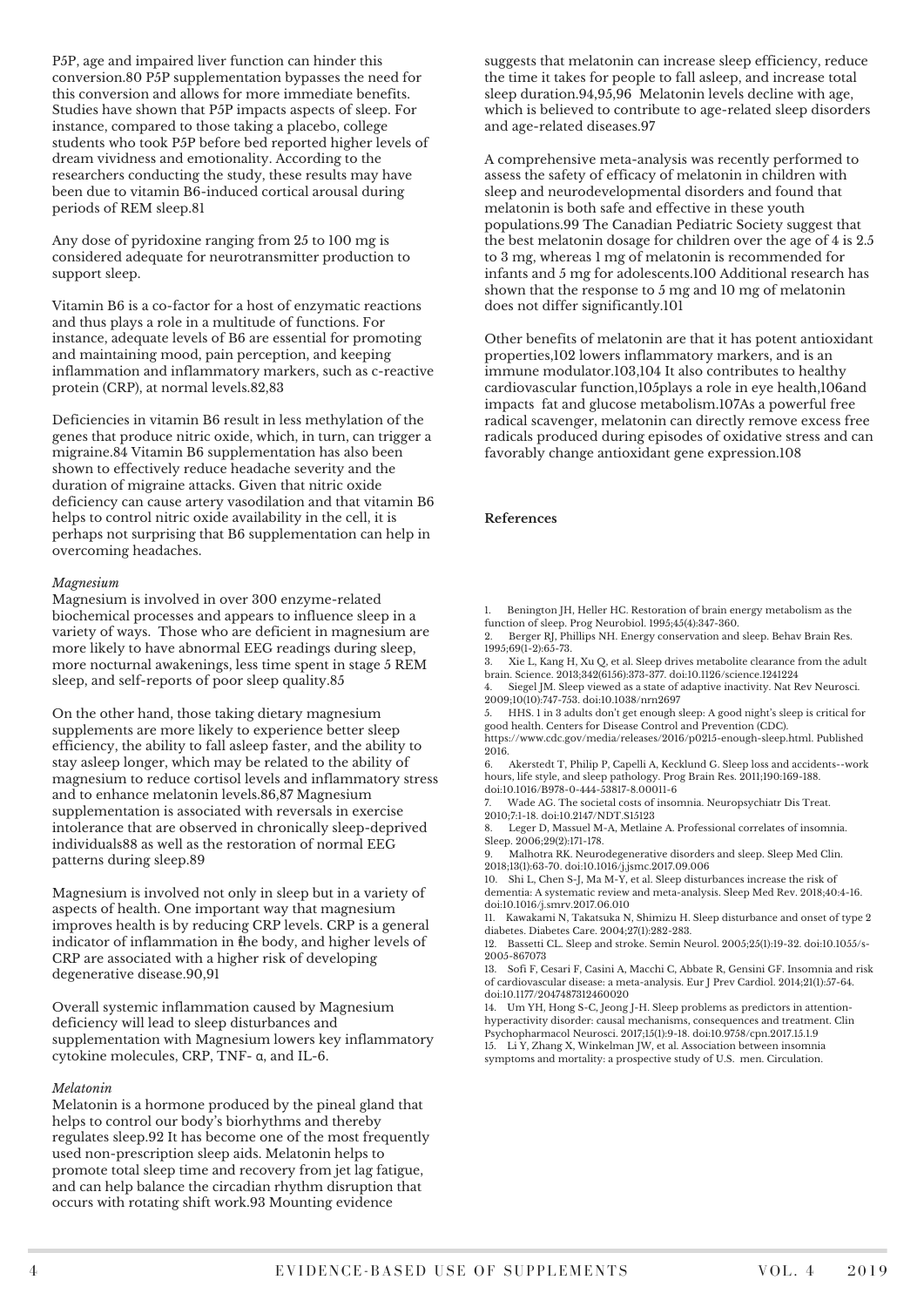2016;95(17):e3554. doi:10.1097/MD.00000000000035542014;129(7):737-746. doi:10.1161/CIRCULATIONAHA.113.004500

16. Lin Y-K, Lin G-Y, Lee J-T, et al. Associations between sleep quality and migraine frequency: A cross-sectional case-control study. Medicine (Baltimore). 17. Wolk R, Gami AS, Garcia-Touchard A, Somers VK. Sleep and cardiovascular disease. Curr Probl Cardiol. 2005;30(12):625-662.

doi:10.1016/j.cpcardiol.2005.07.002

18. Malhotra A, Loscalzo J. Sleep and cardiovascular disease: an overview. Prog Cardiovasc Dis. 2009;51(4):279-284. doi:10.1016/j.pcad.2008.10.004 19. Nagai, M, Hoshide, S, & Kario K. Sleep duration as a risk factor for

cardiovascular disease - a review of the recent literature. Curr Cardiol Rev. 2010;6(1):54-61.

20. Lao X et al. Sleep quality, sleep duration, and the risk of coronary heart disease: A prospective cohort study with 60,586 adults. J Clin Sleep Med. 2018;14(1):109-117.

21. Grandner, MA, Jackson, NJ, Pak, VM, & Gehrman P. Sleep disturbance is associated with cardvascular and metabolic disorders. J Sleep Res. 2012;21(4):427- 433.

22. Patyar S, Patyar RR. Correlation between Sleep Duration and Risk of Stroke. J Stroke Cerebrovasc Dis. 2015;24(5):905-911.

doi:10.1016/j.jstrokecerebrovasdis.2014.12.038

23. Koo DL, Nam H, Thomas RJ, Yun C-H. Sleep Disturbances as a Risk Factor for Stroke. J stroke. 2018;20(1):12-32. doi:10.5853/jos.2017.02887

24. Sharma S, Culebras A. Sleep apnoea and stroke. Stroke Vasc Neurol. 2016;1(4):185-191. doi:10.1136/svn-2016-000038

25. Ma C, Pavlova M, Liu Y, et al. Probable REM sleep behavior disorder and risk of stroke: A prospective study. Neurology. 2017;88(19):1849-1855.

doi:10.1212/WNL.0000000000003902

26. Phua CS, Jayaram L, Wijeratne T. Relationship between Sleep Duration and Risk Factors for Stroke. Front Neurol. 2017;8:392. doi:10.3389/fneur.2017.00392 27. Ooms S, Overeem S, Besse K, Rikkert MO, Verbeek M, Claassen JAHR. Effect of 1 night of total sleep deprivation on cerebrospinal fluid beta-amyloid 42 in healthy middle-aged men: a randomized clinical trial. JAMA Neurol. 2014;71(8):971-977. doi:10.1001/jamaneurol.2014.1173

28. Tarasoff-Conway JM, Carare RO, Osorio RS, et al. Clearance systems in the brain-implications for Alzheimer disease. Nat Rev Neurol. 2015;11(8):457-470. doi:10.1038/nrneurol.2015.119

29. Rudnicka AR, Nightingale CM, Donin AS, et al. Sleep Duration and Risk of Type 2 Diabetes. Pediatrics. 2017;140(3). doi:10.1542/peds.2017-0338 30. Shan Z, Ma H, Xie M, et al. Sleep duration and risk of type 2 diabetes: a meta-analysis of prospective studies. Diabetes Care. 2015;38(3):529-537. doi:10.2337/dc14-2073

31. Tan X, Chapman CD, Cedernaes J, Benedict C. Association between long sleep duration and increased risk of obesity and type 2 diabetes: A review of possible mechanisms. Sleep Med Rev. 2018;40:127-134.

doi:10.1016/j.smrv.2017.11.001

32. Dutil C, Chaput J-P. Inadequate sleep as a contributor to type 2 diabetes in children and adolescents. Nutr Diabetes. 2017;7(5):e266. doi:10.1038/nutd.2017.19 33. Lecube A, Romero O, Sampol G, et al. Sleep biosignature of Type 2 diabetes: a case-control study. Diabet Med. 2017;34(1):79-85. doi:10.1111/dme.13161 34. Lee SWH, Ng KY, Chin WK. The impact of sleep amount and sleep quality on glycemic control in type 2 diabetes: A systematic review and meta-analysis. Sleep Med Rev. 2017;31:91-101. doi:10.1016/j.smrv.2016.02.001

35. Zhu B, Hershberger PE, Kapella MC, Fritschi C. The relationship between sleep disturbance and glycaemic control in adults with type 2 diabetes: An integrative review. J Clin Nurs. 2017;26(23-24):4053-4064. doi:10.1111/jocn.13899 36. Reutrakul S, Mokhlesi B. Obstructive Sleep Apnea and Diabetes: A State of the Art Review. Chest. 2017;152(5):1070-1086. doi:10.1016/j.chest.2017.05.009 37. Walsh JK, Coulouvrat C, Hajak G, et al. Nighttime insomnia symptoms and

perceived health in the America Insomnia Survey (AIS). Sleep. 2011;34(8):997- 1011. doi:10.5665/SLEEP.1150

38. Kelman L, Rains JC. Headache and sleep: examination of sleep patterns and complaints in a large clinical sample of migraineurs. Headache. 2005;45(7):904- 910. doi:10.1111/j.1526-4610.2005.05159.x

39. Sahota P. Morning headaches in patients with sleep disorders. Sleep Med. 2003;4(5):377.

40. Seidel S, Hartl T, Weber M, et al. Quality of sleep, fatigue and daytime sleepiness in migraine - a controlled study. Cephalalgia. 2009;29(6):662-669. doi:10.1111/j.1468-2982.2008.01784.x

1 41. Rasmussen BK. Migraine and tension-type headache in a general population: precipitating factors, female hormones, sleep pattern and relation to lifestyle. Pain. 1993;53(1):65-72.

42. van Oosterhout W, van Someren E, Schoonman GG, et al. Chronotypes and circadian timing in migraine. Cephalalgia. 2018;38(4):617-625. doi:10.1177/0333102417698953

43. Spierings EL, Ranke AH, Honkoop PC. Precipitating and aggravating factors of migraine versus tension-type headache. Headache. 2001;41(6):554-558.

44. Kelman L. The triggers or precipitants of the acute migraine attack. Cephalalgia. 2007;27(5):394-402. doi:10.1111/j.1468-2982.2007.01303.x 45. Hvolby A. Associations of sleep disturbance with ADHD: implications for

treatment. Atten Defic Hyperact Disord. 2015;7(1):1-18. doi:10.1007/s12402-014- 0151-0 46. Snitselaar MA, Smits MG, van der Heijden KB, Spijker J. Sleep and

Circadian Rhythmicity in Adult ADHD and the Effect of Stimulants. J Atten Disord. 2017;21(1):14-26. doi:10.1177/1087054713479663

47. Peppers KH, Eisbach S, Atkins S, Poole JM, Derouin A. An Intervention to Promote Sleep and Reduce ADHD Symptoms. J Pediatr Health Care. 2016;30(6):e43-e48. doi:10.1016/j.pedhc.2016.07.008

48. Morash-Conway J, Gendron M, Corkum P. The role of sleep quality and quantity in moderating the effectiveness of medication in the treatment of children with ADHD. Atten Defic Hyperact Disord. 2017;9(1):31-38. :675-685.

doi:10.1007/s12402-016-0204-7

49. Everitt H, Baldwin DS, Stuart B, et al. Antidepressants for insomnia in adults. Cochrane database Syst Rev. 2018;5:CD010753. doi:10.1002/14651858.CD010753.pub2

50. Lu X-M, Zhu J-P, Zhou X-M. The effect of benzodiazepines on insomnia in patients with chronic obstructive pulmonary disease: a meta-analysis of treatment efficacy and safety. Int J Chron Obstruct Pulmon Dis. 2016;11:675-685. 2doi:10.2147/COPD.S98082

51. Asnis GM, Thomas M, Henderson MA. Pharmacotherapy Treatment Options for Insomnia: A Primer for Clinicians. Int J Mol Sci. 2015;17(1). doi:10.3390/ijms17010050

52. Lie JD, Tu KN, Shen DD, Wong BM. Pharmacological Treatment of Insomnia. P T. 2015;40(11):759-771.

53. Franco L, Sanchez C, Bravo R, Rodriguez A, Barriga C, Juanez JC. The sedative effects of hops (Humulus lupulus), a component of beer, on the activity/rest rhythm. Acta Physiol Hung. 2012;99(2):133-139. doi:10.1556/APhysiol.99.2012.2.6

54. Ross SM. Sleep disorders: a single dose administration of valerian/hops fluid extract (dormeasan) is found to be effective in improving sleep. Holist Nurs Pract. 2009;23(4):253-256. doi:10.1097/HNP.0b013e3181aed09d

55. Dimpfel W, Suter A. Sleep improving effects of a single dose administration of a valerian/hops fluid extract - a double blind, randomized, placebo-controlled sleep-EEG study in a parallel design using electrohypnograms. Eur J Med Res. 2008;13(5):200-204.

56. Koetter U, Schrader E, Kaufeler R, Brattstrom A. A randomized, double blind, placebo-controlled, prospective clinical study to demonstrate clinical efficacy of a fixed valerian hops extract combination (Ze 91019) in patients suffering from non-organic sleep disorder. Phytother Res. 2007;21(9):847-851. doi:10.1002/ptr.2167

57. Schellenberg R, Sauer S, Abourashed EA, Koetter U, Brattstrom A. The fixed combination of valerian and hops (Ze91019) acts via a central adenosine mechanism. Planta Med. 2004;70(7):594-597. doi:10.1055/s-2004-827180 58. Schmitz M, Jackel M. [Comparative study for assessing quality of life of patients with exogenous sleep disorders (temporary sleep onset and sleep interruption disorders) treated with a hops-valarian preparation and a benzodiazepine drug]. Wien Med Wochenschr. 1998;148(13):291-298. 59. Muller-Limmroth W, Ehrenstein W. [Experimental studies of the effects of Seda-Kneipp on the sleep of sleep disturbed subjects; implications for the treatment of different sleep disturbances (author's transl)]. Med Klin. 1977;72(25):1119-1125.

60. Franco L, Sanchez C, Bravo R, et al. The sedative effect of non-alcoholic beer in healthy female nurses. PLoS One. 2012;7(7):e37290. doi:10.1371/journal.pone.0037290

61. Dietz BM, Kang Y-H, Liu G, et al. Xanthohumol isolated from Humulus lupulus Inhibits menadione-induced DNA damage through induction of quinone reductase. Chem Res Toxicol. 2005;18(8):1296-1305. doi:10.1021/tx050058x 62. Xin G, Wei Z, Ji C, et al. Xanthohumol isolated from Humulus lupulus prevents thrombosis without increased bleeding risk by inhibiting platelet activation and mtDNA release. Free Radic Biol Med. 2017;108:247-257. doi:10.1016/j.freeradbiomed.2017.02.018

63. Plazar J, Zegura B, Lah TT, Filipic M. Protective effects of xanthohumol against the genotoxicity of benzo(a)pyrene (BaP), 2-amino-3-methylimidazo[4,5 f]quinoline (IQ) and tert-butyl hydroperoxide (t-BOOH) in HepG2 human hepatoma cells. Mutat Res. 2007;632(1-2):1-8. doi:10.1016/j.mrgentox.2007.03.013 64. Oxman AD, Flottorp S, Havelsrud K, et al. A televised, web-based

randomised trial of an herbal remedy (valerian) for insomnia. PLoS One. 2007;2(10):e1040. doi:10.1371/journal.pone.0001040

65. Pallesen S, Bjorvatn B, Nordhus IH, Skjerve A. [Valerian as a sleeping aid?]. Tidsskr Nor Laegeforen. 2002;122(30):2857-2859.

66. Morris CA, Avorn J. Internet marketing of herbal products. JAMA.

2003;290(11):1505-1509. doi:10.1001/jama.290.11.1505

67. Ni X, Shergis JL, Guo X, et al. Updated clinical evidence of Chinese herbal medicine for insomnia: a systematic review and meta-analysis of randomized controlled trials. Sleep Med. 2015;16(12):1462-1481. doi:10.1016/j.sleep.2015.08.012 68. Rodriguez Villanueva J, Rodriguez Villanueva L. Experimental and clinical pharmacology of ziziphus jujuba mills. Phytother Res. 2017;31(3):347-365. doi:10.1002/ptr.5759

69. Shergis JL, Ni X, Sarris J, et al. Ziziphus spinosa seeds for insomnia: A review of chemistry and psychopharmacology. Phytomedicine. 2017;34:38-43. doi:10.1016/j.phymed.2017.07.004

70. Hsieh MT, Chen HC, Kao HC, Shibuya T. Suanzaorentang, and anxiolytic Chinese medicine, affects the central adrenergic and serotonergic systems in rats. Proc Natl Sci Counc Repub China B. 1986;10(4):263-268.

71. Chen HC, Hsieh MT. Clinical trial of suanzaorentang in the treatment of insomnia. Clin Ther. 1985;7(3):334-337.

72. Kwon H, Jung IH, Yi JH, et al. The Seed of Zizyphus jujuba var. spinosa Attenuates Alzheimer's Disease-Associated Hippocampal Synaptic Deficits through BDNF/TrkB Signaling. Biol Pharm Bull. 2017;40(12):2096-2104. doi:10.1248/bpb.b17-00378

73. Chase MH, Soja PJ, Morales FR. Evidence that glycine mediates the postsynaptic potentials that inhibit lumbar motoneurons during the atonia of active sleep. J Neurosci. 1989;9(3):743-751.

74. Soja PJ. Glycine-mediated postsynaptic inhibition is responsible for REM sleep atonia. Sleep. 2008;31(11):1483-1486.

75. Inagawa K et al. Subjective effects of glycine ingestion before bedtime on sleep quality. Sleep Biol Rythm. 2006;4:75-77.

76. Yamadera W et al. Glycine ingestion improves subjective sleep quality in human volunteers, correlating with polysomnographic changes. Sleep Biol Rhythm. 2007;5:126-131.

77. Inagawa K et al. Assessment of acute adverse events of glycine ingestion at a high dose in human volunteers. J Urban Living Heal Assoc. 2006;50:27-32.